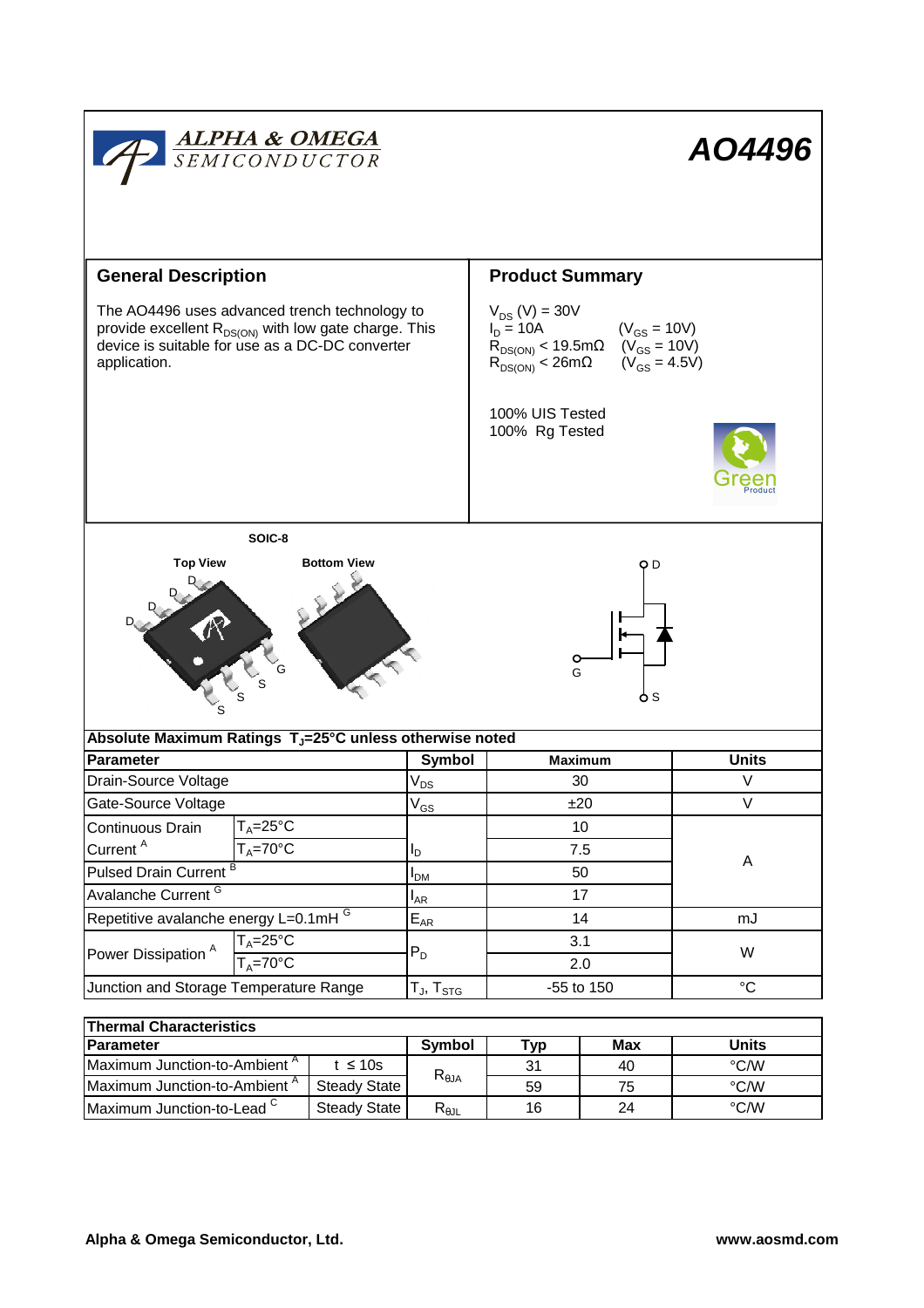| <b>Symbol</b>                          | <b>Parameter</b>                         | <b>Conditions</b>                                                                                  |                       | Min | <b>Typ</b>     | <b>Max</b> | <b>Units</b> |
|----------------------------------------|------------------------------------------|----------------------------------------------------------------------------------------------------|-----------------------|-----|----------------|------------|--------------|
|                                        | <b>STATIC PARAMETERS</b>                 |                                                                                                    |                       |     |                |            |              |
| $BV_{DSS}$                             | Drain-Source Breakdown Voltage           | $I_D = 250 \mu A$ , $V_{GS} = 0V$                                                                  |                       | 30  |                |            | $\vee$       |
| $I_{DSS}$                              | Zero Gate Voltage Drain Current          | $V_{DS}$ = 30V, $V_{GS}$ = 0V                                                                      |                       |     |                | 1          |              |
|                                        |                                          |                                                                                                    | $T_{\rm J}$ = 55°C    |     |                | 5          | μA           |
| $\mathsf{I}_{\mathsf{GSS}}$            | Gate-Body leakage current                | $V_{DS} = 0V$ , $V_{GS} = \pm 20V$                                                                 |                       |     |                | ±100       | nA           |
| $V_{GS(th)}$                           | Gate Threshold Voltage                   | $V_{DS} = V_{GS} I_D = 250 \mu A$                                                                  |                       | 1.4 | 1.8            | 2.5        | V            |
| $I_{D(ON)}$                            | On state drain current                   | $V_{GS}$ = 10V, $V_{DS}$ = 5V                                                                      |                       | 50  |                |            | A            |
| $R_{DS(ON)}$                           | <b>Static Drain-Source On-Resistance</b> | $V_{GS}$ = 10V, $I_D$ = 10A                                                                        |                       |     | 16             | 19.5       |              |
|                                        |                                          |                                                                                                    | $T_{\text{J}}$ =125°C |     | 24             | 29         | $m\Omega$    |
|                                        |                                          | $V_{GS} = 4.5V$ , $I_D = 7.5A$                                                                     |                       |     | 21             | 26         |              |
| $g_{FS}$                               | <b>Forward Transconductance</b>          | $V_{DS} = 5V$ , $I_D = 10A$                                                                        |                       |     | 30             |            | S            |
| $V_{SD}$                               | Diode Forward Voltage                    | $I_S = 1A, V_{GS} = 0V$                                                                            |                       |     | 0.76           | 1          | $\vee$       |
| $I_{\tt S}$                            | Maximum Body-Diode Continuous Current    |                                                                                                    |                       |     |                | 3          | A            |
|                                        | <b>DYNAMIC PARAMETERS</b>                |                                                                                                    |                       |     |                |            |              |
| $C_{\text{iss}}$                       | Input Capacitance                        | $V_{GS}$ =0V, $V_{DS}$ =15V, f=1MHz                                                                |                       |     | 550            | 715        | pF           |
| $C_{\rm{oss}}$                         | Output Capacitance                       |                                                                                                    |                       |     | 110            |            | pF           |
| $C_{\rm rss}$                          | Reverse Transfer Capacitance             |                                                                                                    |                       |     | 55             |            | pF           |
| $R_g$                                  | Gate resistance                          | $V_{GS}$ =0V, V <sub>DS</sub> =0V, f=1MHz                                                          |                       | 3   | $\overline{4}$ | 4.9        | Ω            |
|                                        | <b>SWITCHING PARAMETERS</b>              |                                                                                                    |                       |     |                |            |              |
| $Q_q(10V)$                             | <b>Total Gate Charge</b>                 | $V_{GS}$ =10V, $V_{DS}$ =15V, $I_{D}$ =10A                                                         |                       |     | 9.8            | 13         | nC           |
| $Q_{g}$ (4.5V)                         | <b>Total Gate Charge</b>                 |                                                                                                    |                       |     | 4.6            | 6.1        | nC           |
| $\mathsf{Q}_{\text{gs}}$               | Gate Source Charge                       |                                                                                                    |                       |     | 1.8            |            | пC           |
| $\mathsf{Q}_{\underline{\mathsf{gd}}}$ | Gate Drain Charge                        |                                                                                                    |                       |     | 2.2            |            | nC           |
| $t_{D(0n)}$                            | Turn-On DelayTime                        |                                                                                                    |                       |     | 5              |            | ns           |
| t,                                     | Turn-On Rise Time                        | $V_{GS}$ =10V, V <sub>DS</sub> =15V, R <sub>L</sub> = 1.5 $\Omega$ ,<br>$R_{\text{GEN}} = 3\Omega$ |                       |     | 3.2            |            | ns           |
| $t_{D(off)}$                           | <b>Turn-Off DelayTime</b>                |                                                                                                    |                       |     | 24             |            | ns           |
| $\mathfrak{t}_{\mathfrak{f}}$          | Turn-Off Fall Time                       |                                                                                                    |                       |     | 6              |            | ns           |
| $\mathfrak{t}_{\text{rr}}$             | Body Diode Reverse Recovery Time         | $I_F = 10A$ , dl/dt=500A/ $\mu$ s                                                                  |                       |     | 22             | 29         | ns           |
| $Q_{rr}$                               | Body Diode Reverse Recovery Charge       | $I_F = 10A$ , dl/dt=500A/ $\mu$ s                                                                  |                       |     | 14             |            | nC           |

## **Electrical Characteristics (TJ=25°C unless otherwise noted)**

A: The value of R<sub>BJA</sub> is measured with the device mounted on 1in<sup>2</sup> FR-4 board with 2oz. Copper, in a still air environment with T<sub>A</sub> = 25°C. The value in any given application depends on the user's specific board design.

B: Repetitive rating, pulse width limited by junction temperature.

C. The R<sub>θJA</sub> is the sum of the thermal impedence from junction to lead R<sub>θJL</sub> and lead to ambient.

D. The static characteristics in Figures 1 to 6 are obtained using  $t \leq 300 \mu s$  pulses, duty cycle 0.5% max.

E. These tests are performed with the device mounted on 1 in<sup>2</sup> FR-4 board with 2oz. Copper, in a still air environment with  $T_A=25^\circ$  C. The SOA curve provides a single pulse rating.

F. The current rating is based on the  $t \leq 10$ s thermal resistance rating.

G.  $E_{AR}$  and  $I_{AR}$  ratings are based on low frequency and duty cycles to keep  $T_j=25C$ . Rev5: Nov. 2010

THIS PRODUCT HAS BEEN DESIGNED AND QUALIFIED FOR THE CONSUMER MARKET. APPLICATIONS OR USES AS CRITICAL COMPONENTS IN LIFE SUPPORT DEVICES OR SYSTEMS ARE NOT AUTHORIZED. AOS DOES NOT ASSUME ANY LIABILITY ARISING OUT OF SUCH APPLICATIONS OR USES OF ITS PRODUCTS. AOS RESERVES THE RIGHT TO IMPROVE PRODUCT DESIGN, FUNCTIONS AND RELIABILITY WITHOUT NOTICE.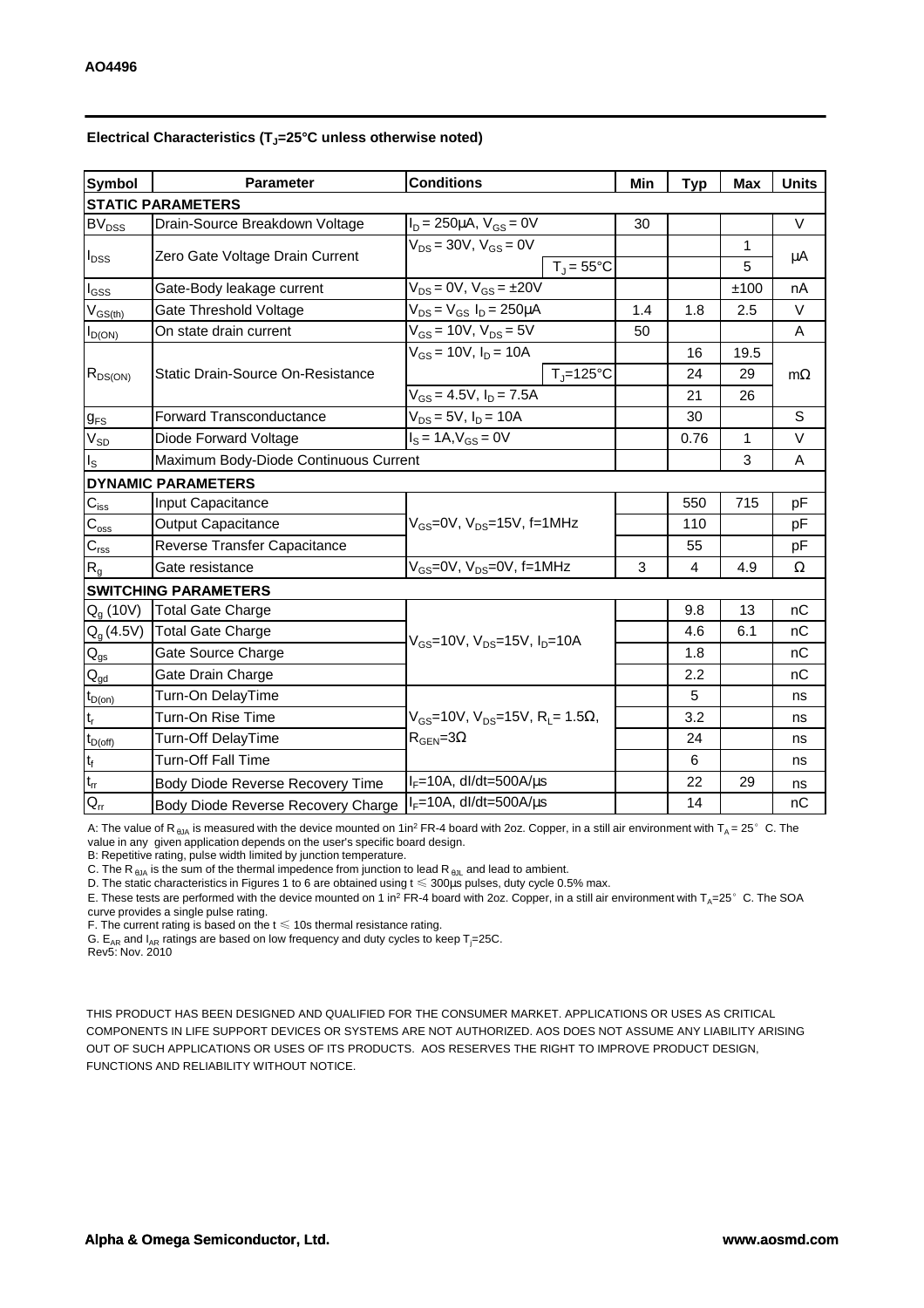

#### **TYPICAL ELECTRICAL AND THERMAL CHARACTERISTICS**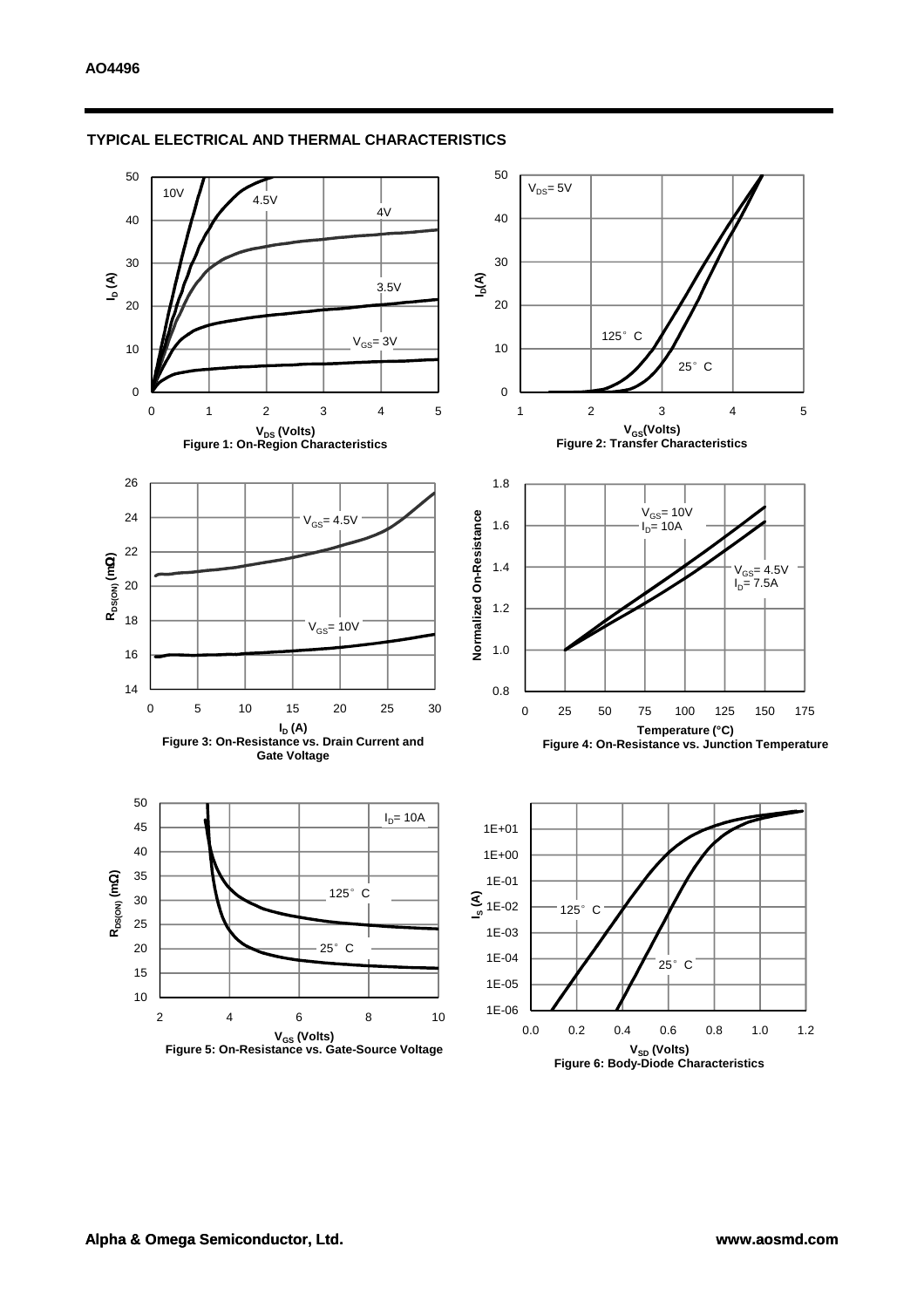

#### **TYPICAL ELECTRICAL AND THERMAL CHARACTERISTICS**